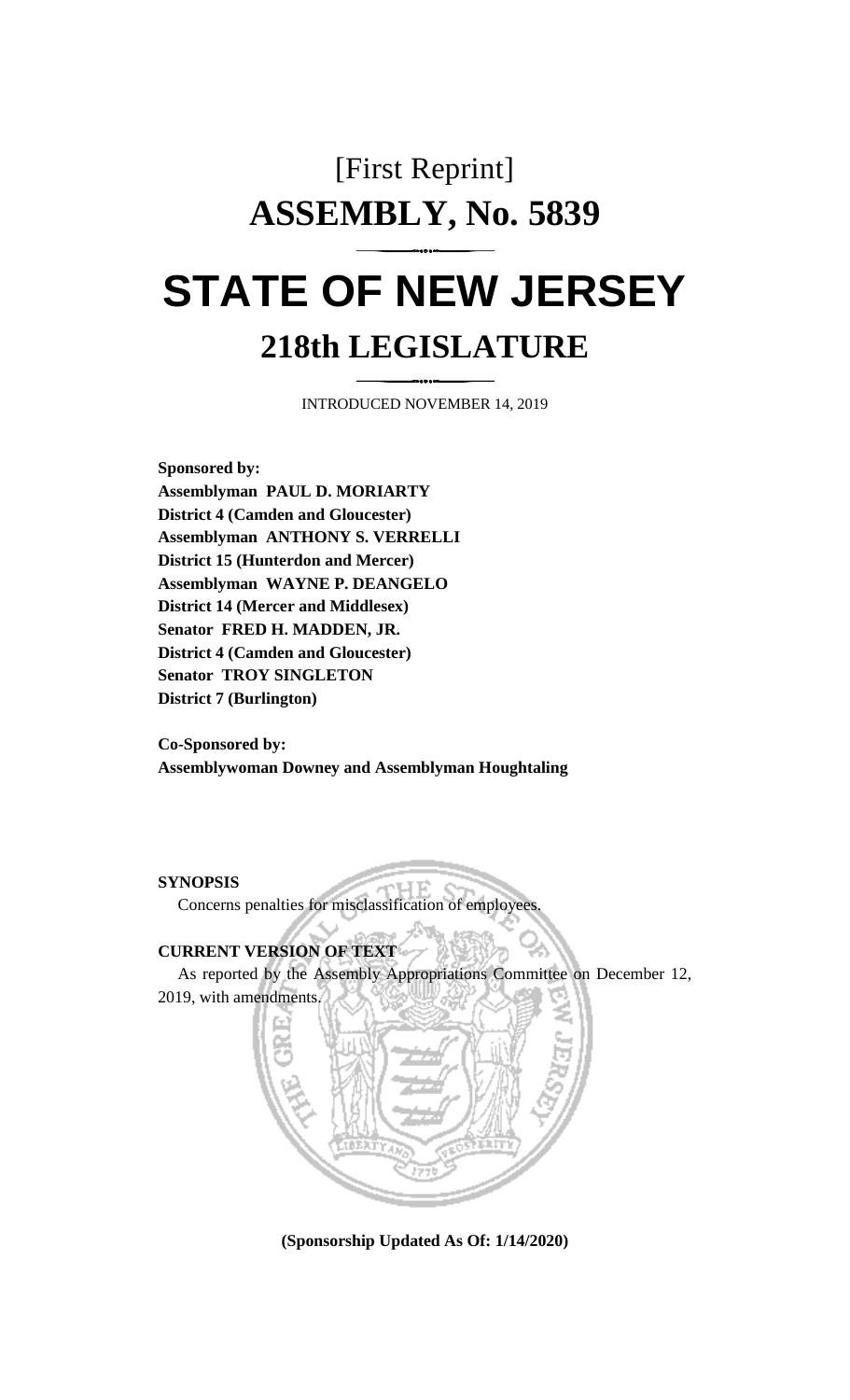### **A5839** [1R] MORIARTY, VERRELLI

 **AN ACT** concerning penalties for violations of State wage, benefit and tax laws in connection with the misclassification of employees and supplementing Title 34 of the Revised Statutes.

 **BE IT ENACTED** *by the Senate and General Assembly of the State of New Jersey:*

 1. a. If the Commissioner of Labor and Workforce Development finds that a violation of a State wage, benefit and tax law has occurred and that the violation was in connection with failing to properly classify employees, the commissioner is, in addition to imposing any other remedies or penalties authorized by law, authorized to assess and collect:

 (1) an administrative "misclassification penalty" up to a maximum of \$250 per misclassified employee for a first violation and up to a maximum of \$1,000 per misclassified employee for each subsequent violation; and

 (2) a penalty to be provided for the misclassified worker of not more than 5 percent of the worker's gross earnings over the past twelve months from the employer who failed to properly classify them. The employer may be required to make these penalty payments to the commissioner to be held in a special account in trust for the worker or workers, or paid on order of the commissioner directly to the workers or workers affected.

 When determining the amount of the administrative "misclassification penalty" imposed pursuant to paragraph (1) of this subsection, the commissioner shall consider factors which include the history of previous violations by the employer, the seriousness of the violation, the good faith of the employer and the size of the employer's business. No administrative "misclassification penalty" shall be levied pursuant to this section unless the commissioner provides the alleged violator with notification of the violation and of the amount of penalty, and provides the alleged violator an opportunity to request a hearing before the commissioner or his or her designee.

 b. For violations of any State wage, benefit or tax law, other than the State unemployment and disability benefits laws, which occur in connection with the misclassification of one or more employees, the alleged violator may request a hearing within 15 days following receipt of the notice. If a hearing is requested, the commissioner shall issue a final order upon such hearing and a finding that the violation has occurred. If no hearing is requested, the notice shall become a final order upon expiration of the 15-day period. For violations subject to this subsection b., payment of the administrative "misclassification penalty" shall be due when the final order is issued or when the notice becomes the final order.

**Matter underlined thus is new matter.**

**Matter enclosed in superscript numerals has been adopted as follows: Assembly AAP committee amendments adopted December 12, 2019.**

**EXPLANATION – Matter enclosed in bold-faced brackets [thus] in the above bill is not enacted and is intended to be omitted in the law.**